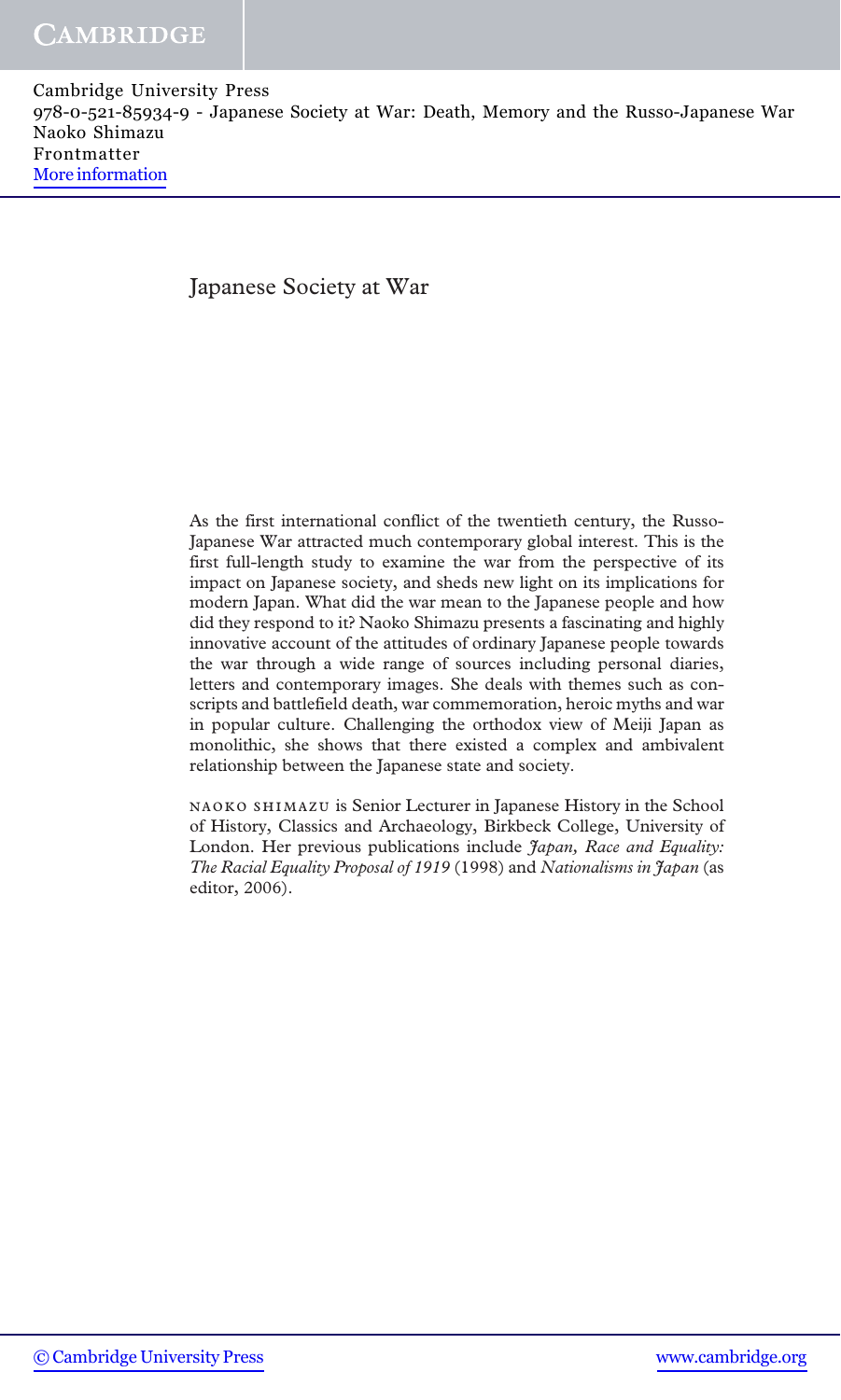Studies in the Social and Cultural History of Modern Warfare

General Editor Jay Winter, Yale University

Advisory Editors Omer Bartov, Brown University Carol Gluck, Columbia University David M. Kennedy, Stanford University Paul Kennedy, Yale University Antoine Prost, Université de Paris-Sorbonne Emmanuel Sivan, Hebrew University of Jerusalem Robert Wohl, University of California, Los Angeles

In recent years the field of modern history has been enriched by the exploration of two parallel histories. These are the social and cultural history of armed conflict, and the impact of military events on social and cultural history.

Studies in the Social and Cultural History of Modern Warfare presents the fruits of this growing area of research, reflecting both the colonization of military history by cultural historians and the reciprocal interest of military historians in social and cultural history, to the benefit of both. The series offers the latest scholarship in European and non-European events from the 1850s to the present day.

For a list of titles in the series, please see end of book.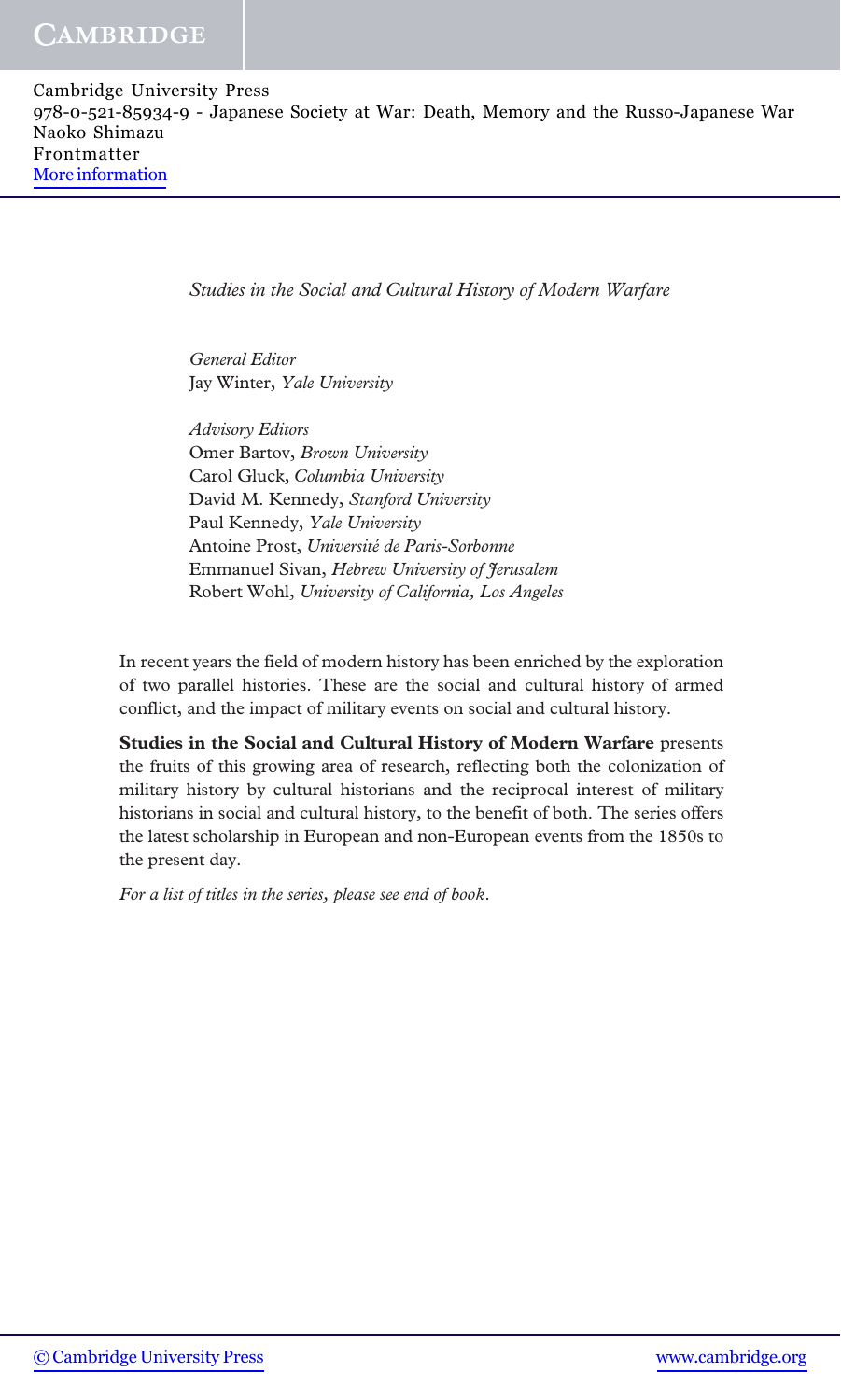# Japanese Society at War

Death, Memory and the Russo-Japanese War

Naoko Shimazu

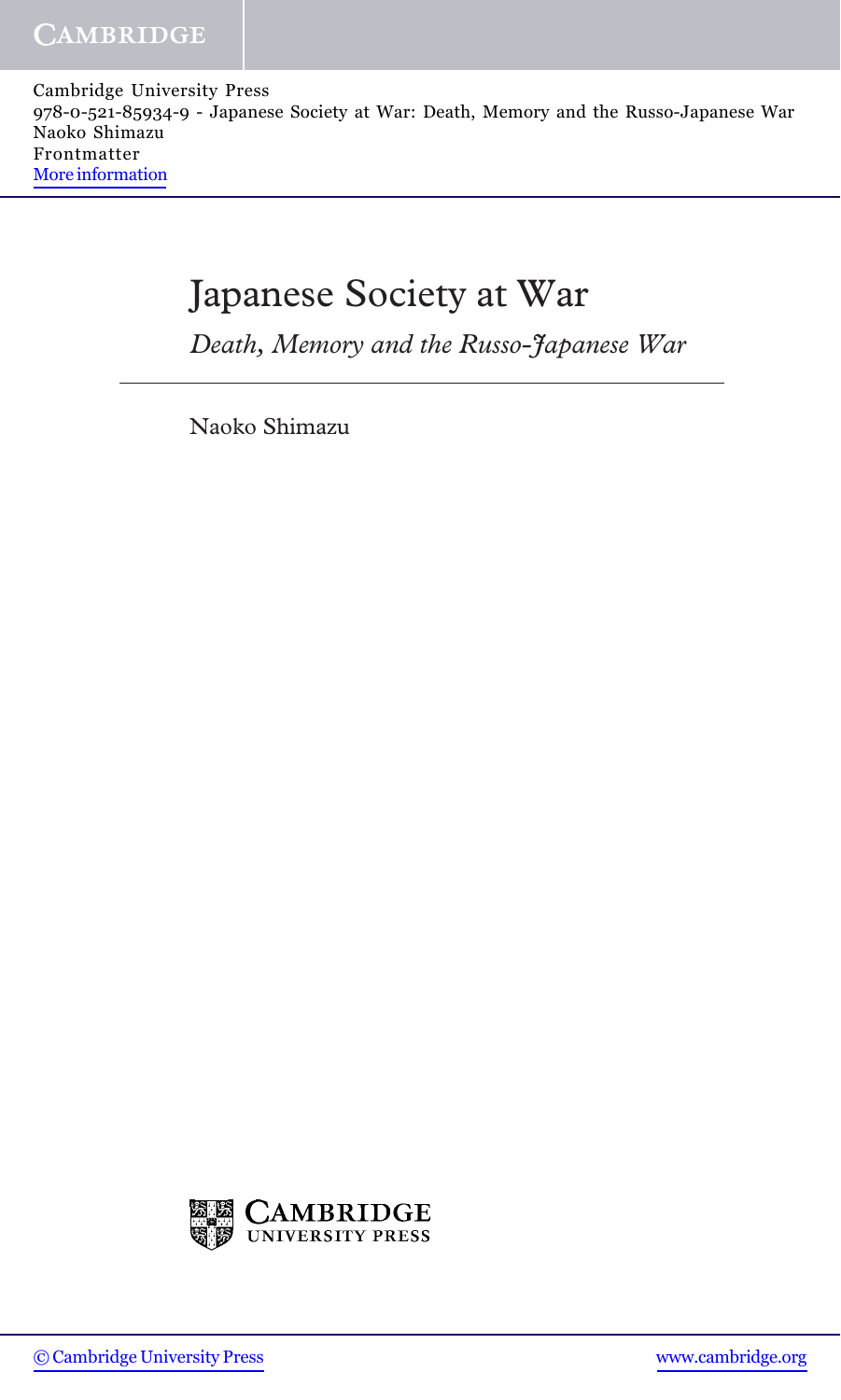| Cambridge University Press                                                            |
|---------------------------------------------------------------------------------------|
| 978-0-521-85934-9 - Japanese Society at War: Death, Memory and the Russo-Japanese War |
| Naoko Shimazu                                                                         |
| Frontmatter                                                                           |
| More information                                                                      |
|                                                                                       |

cambridge university press Cambridge, New York, Melbourne, Madrid, Cape Town, Singapore, São Paulo, Delhi

Cambridge University Press The Edinburgh Building, Cambridge CB2 8RU, UK

Published in the United States of America by Cambridge University Press, New York

www.cambridge.org Information on this title: www.cambridge.org/9780521859349

© Naoko Shimazu 2009

This publication is in copyright. Subject to statutory exception and to the provisions of relevant collective licensing agreements, no reproduction of any part may take place without the written permission of Cambridge University Press.

First published 2009

Printed in the United Kingdom at the University Press, Cambridge

A catalogue record for this publication is available from the British Library

Library of Congress Cataloguing in Publication data Shimazu, Naoko, 1964– Japanese society at war : death, memory and the Russo-Japanese war / Naoko Shimazu. p. cm. Includes bibliographical references and index. ISBN 978-0-521-85934-9 1. Russo-Japanese War, 1904–1905 – Social aspects – Japan. 2. Japan – Social conditions – 1868–1912. I. Title. DS517.S544 2008 952.03′1–dc22

2008041685

ISBN 978-0-521-85934-9 hardback

Cambridge University Press has no responsibility for the persistence or accuracy of URLs for external or third-party internet websites referred to in this book, and does not guarantee that any content on such websites is, or will remain, accurate or appropriate.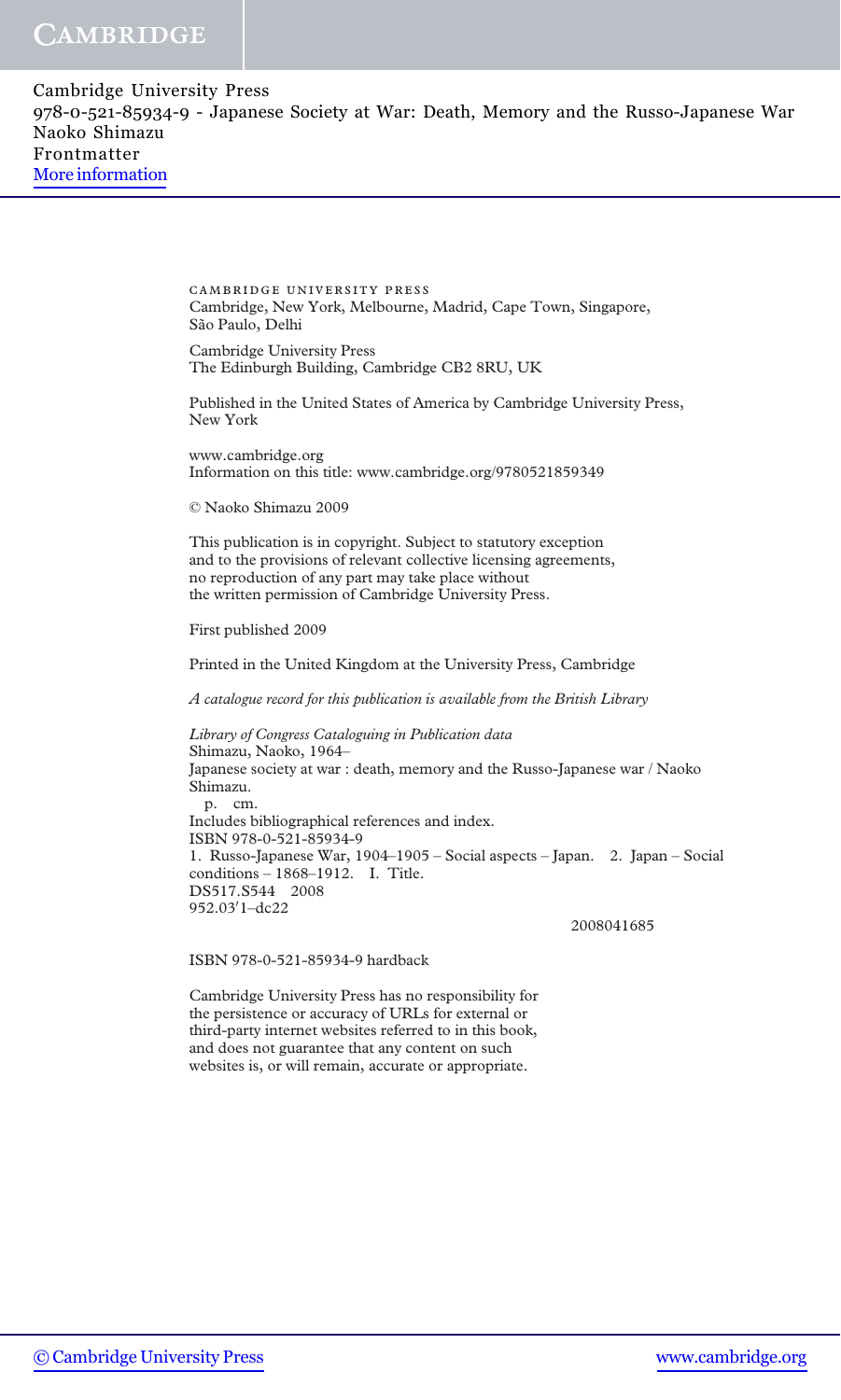For my father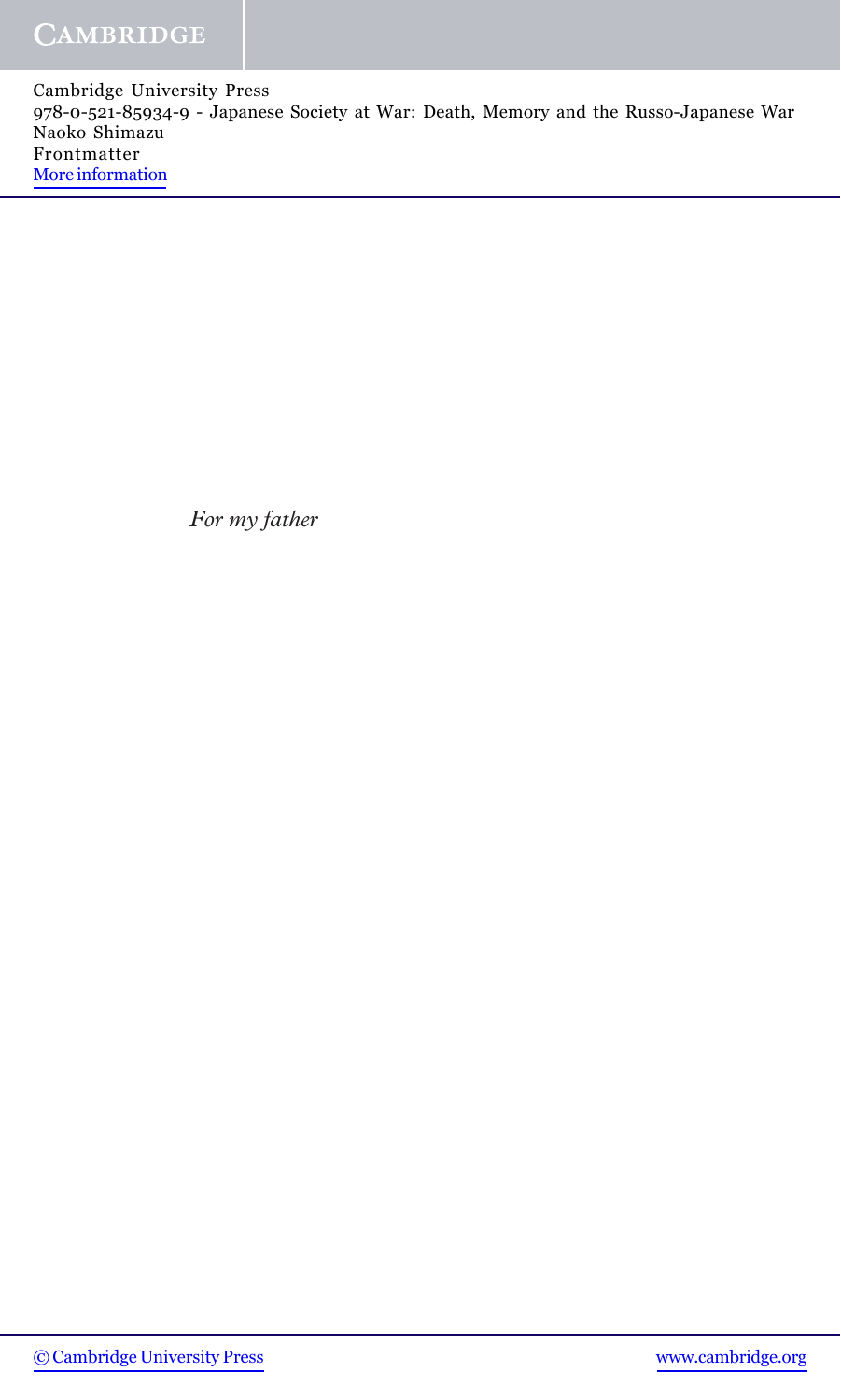### Contents

|              | List of illustrations          | <i>page</i> viii |
|--------------|--------------------------------|------------------|
|              | Maps                           | xi               |
|              | Acknowledgements               | xiii             |
|              | Introduction                   | 1                |
| $\mathbf{1}$ | A society in conflict          | 17               |
| 2            | Journey of farewell            | 55               |
| 3            | Honourable war death           | 86               |
| 4            | Local patriots                 | 119              |
| 5            | Love thy enemy                 | 157              |
| 6            | God of war                     | 197              |
| 7            | War in popular cultural memory | 230              |
|              | Epilogue                       | 264              |
|              | Bibliography                   | 286              |
|              | Index                          | 317              |
|              |                                |                  |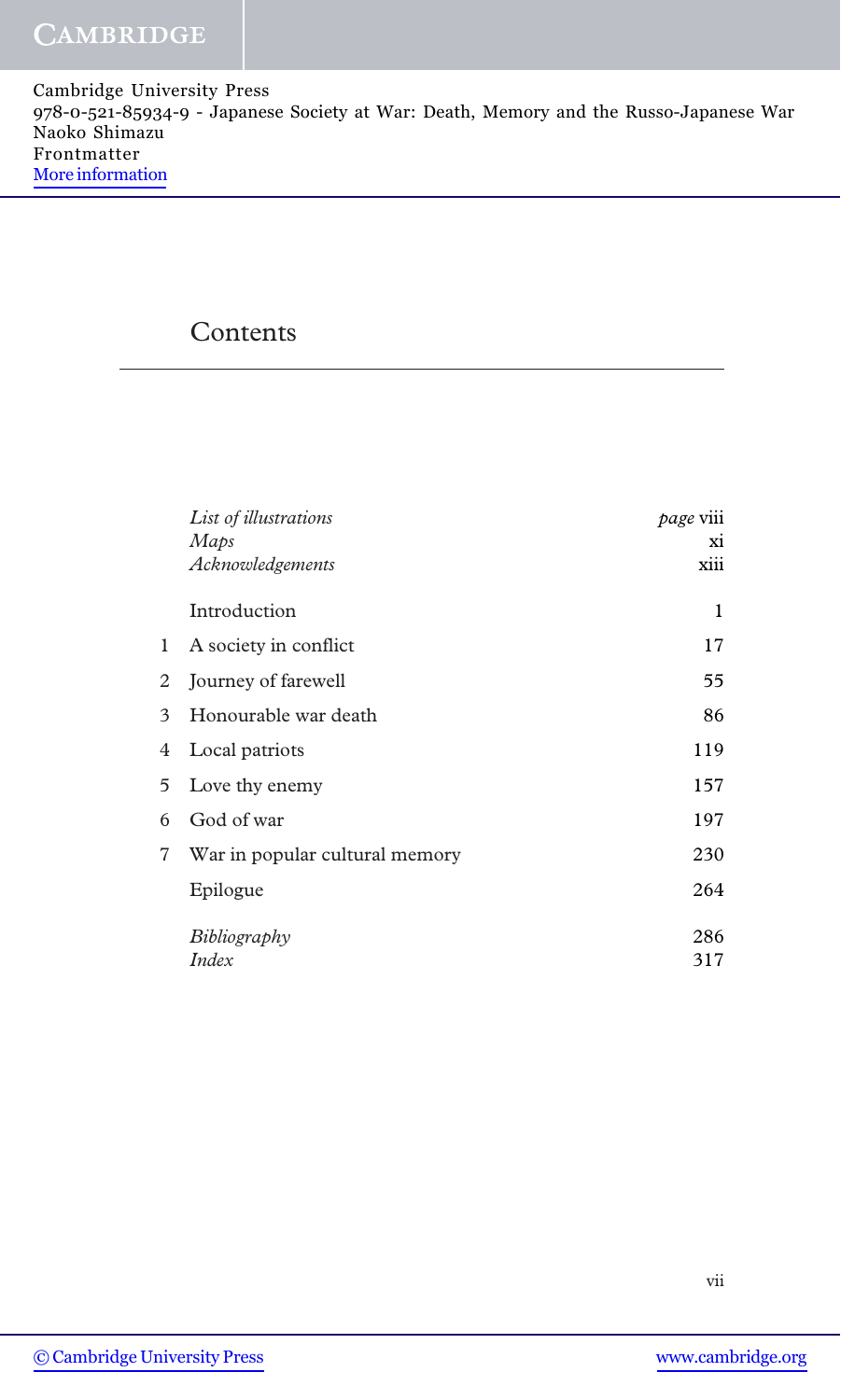# Illustrations

| 1. 'La Guerre Russo-Japonaise', postcard, c. 1904–5 (private             |        |
|--------------------------------------------------------------------------|--------|
| collection).                                                             | page 2 |
| 2. Victory celebration street scenes from Tokyo, 1904,                   |        |
| Nichiro sensō jikki (Ikueisha), 18 September 1904.                       | 18     |
| 3. Repatriated wounded soldiers, arriving in Tokyo, Nichiro              |        |
| sensō jikki (Ikueisha), 18 September 1904.                               | 20     |
| 4. Cover of The Russo-Japanese War Reports (Nichiro senso                |        |
| jikki), Hakubunkan, 3 March 1904.                                        | 24     |
| 5. Cover of The Russo-Japanese War Reports (Nichiro senso                |        |
| jikki), Ikueisha, 18 February 1904.                                      | 25     |
| 6. A village farewell for the mobilised soldiers, Prefecture             |        |
| of Tokyo (Machida-shi jiyū minken shiryōkan).                            | 62     |
| 7. 'Manners and Customs of China and Korea', Nichiro senso               |        |
| jikki (Ikueisha), 18 December 1904.                                      | 80     |
| 8. 'Postcard of a beauty', c. 1904–5 (private collection).               | 91     |
| 9. Dead bodies of Russian soldiers (?) after the Liaoyang                |        |
| attack, Nichiro sensō jikki (Ikueisha), 18 October 1904.                 | 113    |
| 10. 'Burying the honourable war dead of the 34th Regiment'               |        |
| from the Battle of Liaoyang, Nichiro sensō jikki (Ikueisha),             |        |
| 18 October 1904.                                                         | 114    |
| 11. 'Second Division's shokonsai ceremony for the war dead',             |        |
| Sir Ian Hamilton, A Staff Officer's Scrap-Book during the                |        |
| Russo-Japanese War (1905).                                               | 115    |
| 12. Theatrical scenes from $yoky\bar{o}$ (amusements) after the official |        |
| part of the commemoration ceremony (shōkonsai) at the                    |        |
| front, Nichiro sensō shashinchō, vol. 13, Dai Hon'ei.                    | 117    |
| 13. 'Triumphal arch' to commemorate the homecoming of the                |        |
| troops, in Yōka-machi, Hachiōji Town, April 1906 (Hachiōji               |        |
| kyōdo shiryōkan).                                                        | 120    |
| 14. Corporal Nakazato Yoshiji (courtesy of Nakazato Iichi).              | 123    |
| 15. A village funeral of a private, Prefecture of Tokyo                  |        |
| (Machida-shi jiyū minken shiryōkan).                                     | 126    |
|                                                                          |        |

viii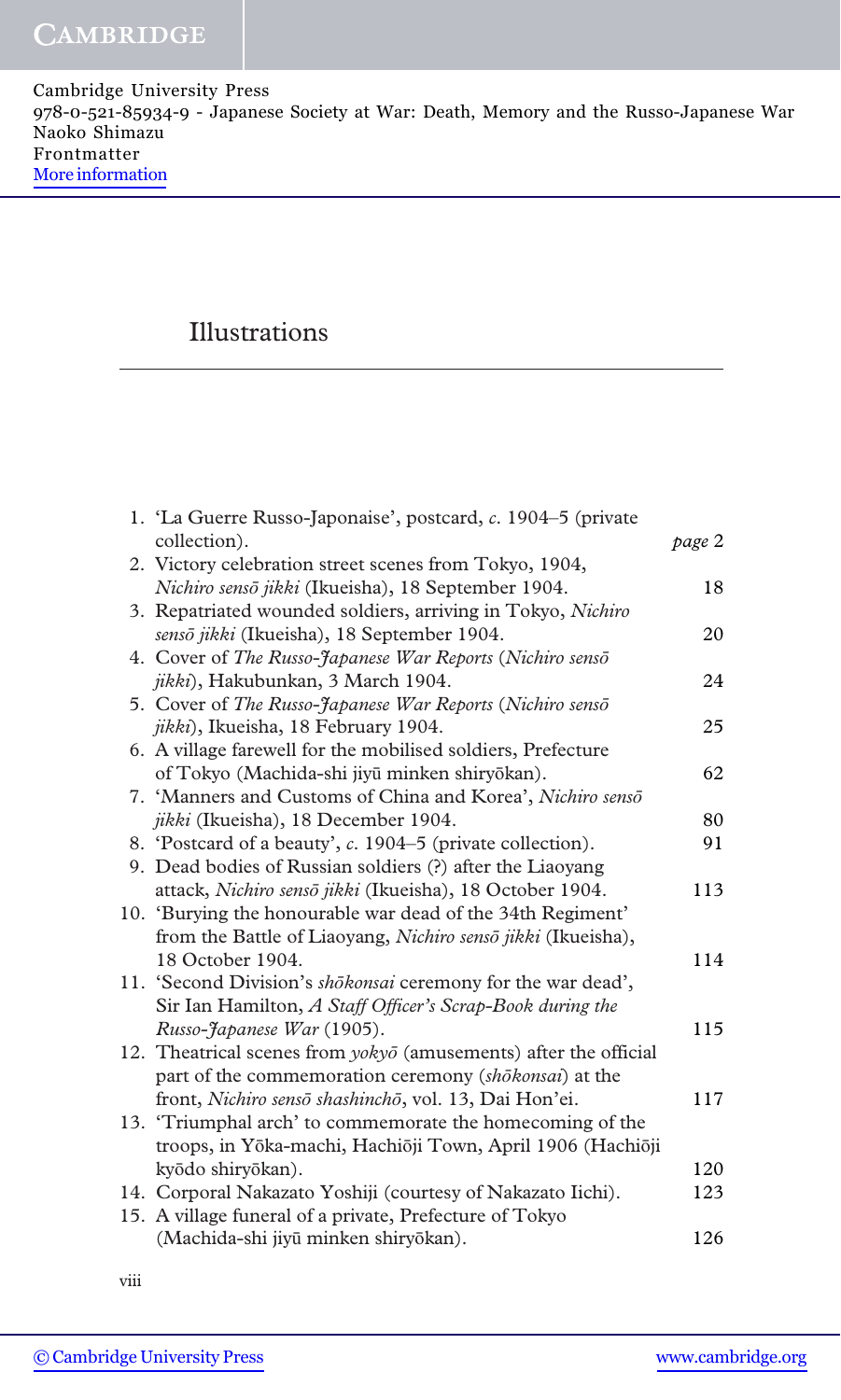| List of illustrations                                                                                                                                                                                                       | ix  |
|-----------------------------------------------------------------------------------------------------------------------------------------------------------------------------------------------------------------------------|-----|
| 16. Fujimori Shōkonjō renamed as Hachiōji Shōkonsha, Tokyo<br>(Hachiōji kyōdo shiryōkan).                                                                                                                                   | 132 |
| 17. Temple of Soldiers (Heitaidera), Okabe-chō, Shizuoka<br>Prefecture.                                                                                                                                                     | 139 |
| 18. The original Russian PoW cemetery in the Yamagoe<br>District, Matsuyama (courtesy of Saitō Rieko).                                                                                                                      | 144 |
| 19. Private monument of Corporal Nakazato Yoshiji (courtesy<br>of Ishii Hitonari).                                                                                                                                          | 146 |
| 20. 'Special ceremony to enshrine the kami' (rinji shōkonsai),<br>Yasukuni Shrine, 4 May 1905, Seiro senpō, 20 May 1905.                                                                                                    | 150 |
| 21. 'Czar in Trouble at Home and Abroad', Nichiro senso<br>shashin gahō, 8 July 1905.                                                                                                                                       | 165 |
| 22. Postcard of the Russian PoWs, with Prince Kan'in, the<br>President of the Japan Red Cross Society, in the inset, issued<br>by the Red Cross Society of Japan, c. 1904-5 (Japanese Red<br>Cross, Sekijūji joho puraza).  | 173 |
| 23. Postcard of imperial princesses in the uniform of the Red<br>Cross nurses, decorated with chrysanthemum and paulownia<br>(symbols of the Imperial Family), c. 1904-5 (Japanese Red                                      |     |
| Cross, Sekijūji joho puraza).                                                                                                                                                                                               | 174 |
| 24. A postcard of a Japanese Red Cross nurse tending a wounded<br>Russian soldier, with Prince Kan'in, in the inset, c. 1904-5<br>(Japanese Red Cross, Sekijūji joho puraza).                                               | 174 |
| 25. A room of a Russian officer who is wearing a kimono, in<br>the Matsuyama PoW Camp, c. 1904-5, 'Nippon sekijūjisha<br>nichiro sen'eki shashinchō' (Japanese Red Cross, Sekijūji                                          |     |
| jōhō puraza).                                                                                                                                                                                                               | 178 |
| 26. A Japanese officer (probably Colonel Kōno) with a Russian<br>PoW of the officer class, Matsuyama PoW Camp, c. 1904-5,<br>'Nippon sekijūjisha nichiro sen'eki shashinchō' (Japanese                                      |     |
| Red Cross, Sekijūji joho puraza).<br>27. 'Prisoners of the Two Belligerents, a Striking Contrast',                                                                                                                          | 180 |
| Nichiro sensō shashin gahō, 8 July 1905.                                                                                                                                                                                    | 189 |
| 28. A scene from a banquet for the Russian PoWs in Matsuyama,<br>c. 1905, 'Nippon sekijūjisha nichiro sen'eki shashinchō'                                                                                                   |     |
| (Japanese Red Cross, Sekijūji jōhō puraza).<br>29. Bicycle race hosted by the local merchants for the lower<br>ranking Russian PoWs, held at Dōgo Park in Matsuyama,<br>August 1905, Matsuyama furyo shūyōjo hen, Matsuyama | 193 |
| shūyōjo rokoku furyo (1906).                                                                                                                                                                                                | 194 |
| 30. Naval Commander Hirose Takeo (Hirose jinja).                                                                                                                                                                            | 198 |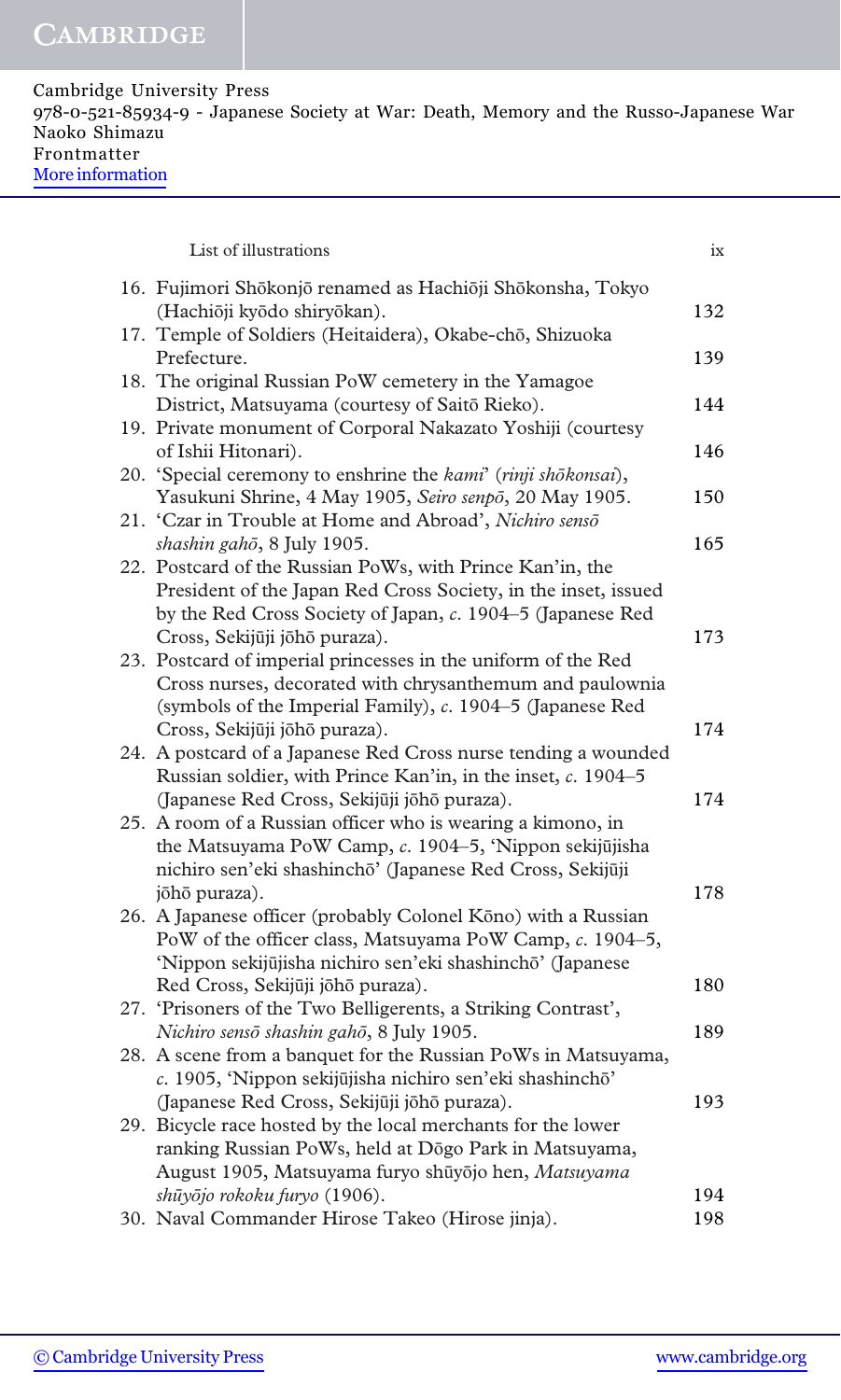| Cambridge University Press                                                            |  |
|---------------------------------------------------------------------------------------|--|
| 978-0-521-85934-9 - Japanese Society at War: Death, Memory and the Russo-Japanese War |  |
| Naoko Shimazu                                                                         |  |
| Frontmatter                                                                           |  |
| More information                                                                      |  |
|                                                                                       |  |

x List of illustrations

| 31. The statue of Hirose with Sugino (below) by Mansei Bridge,<br>Tokyo, 1910 (Hirose jinja). | 209 |
|-----------------------------------------------------------------------------------------------|-----|
| 32. 'Naval Commander Hirose Takeo', a <i>nishikie</i> (brocade)                               |     |
| print by Kobayashi Kiyochika, 18 April 1904 (private                                          |     |
| collection).                                                                                  | 216 |
| 33. The <i>torii</i> gate entrance to Hirose Shrine, in Bungo Taketa,                         |     |
| with a bust of the 'God of War' on the left.                                                  | 226 |
| 34. Poster of the 'Great National Defence Exhibition' held at                                 |     |
| Takashimaya Department Store, Osaka, 21 October to                                            |     |
| 15 November 1930 (Takashimaya Department Store                                                |     |
| Archives).                                                                                    | 243 |
| 35. Decorations of the centennial celebration of the Treaty                                   |     |
| of Portsmouth, Portsmouth, New Hampshire, September                                           |     |
| 2005.                                                                                         | 265 |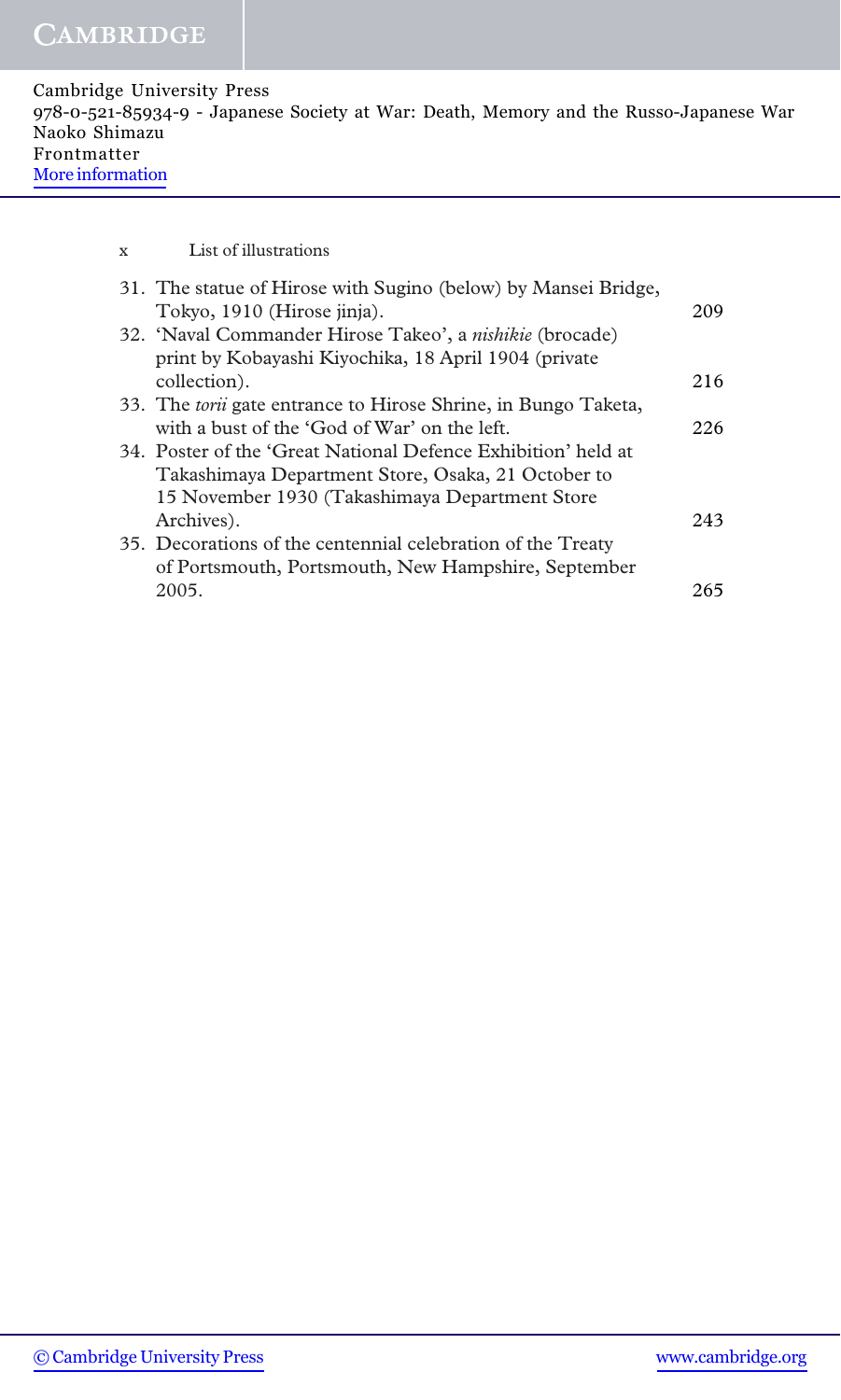# Maps



Map 1. Northeast China (Manchuria) and Korea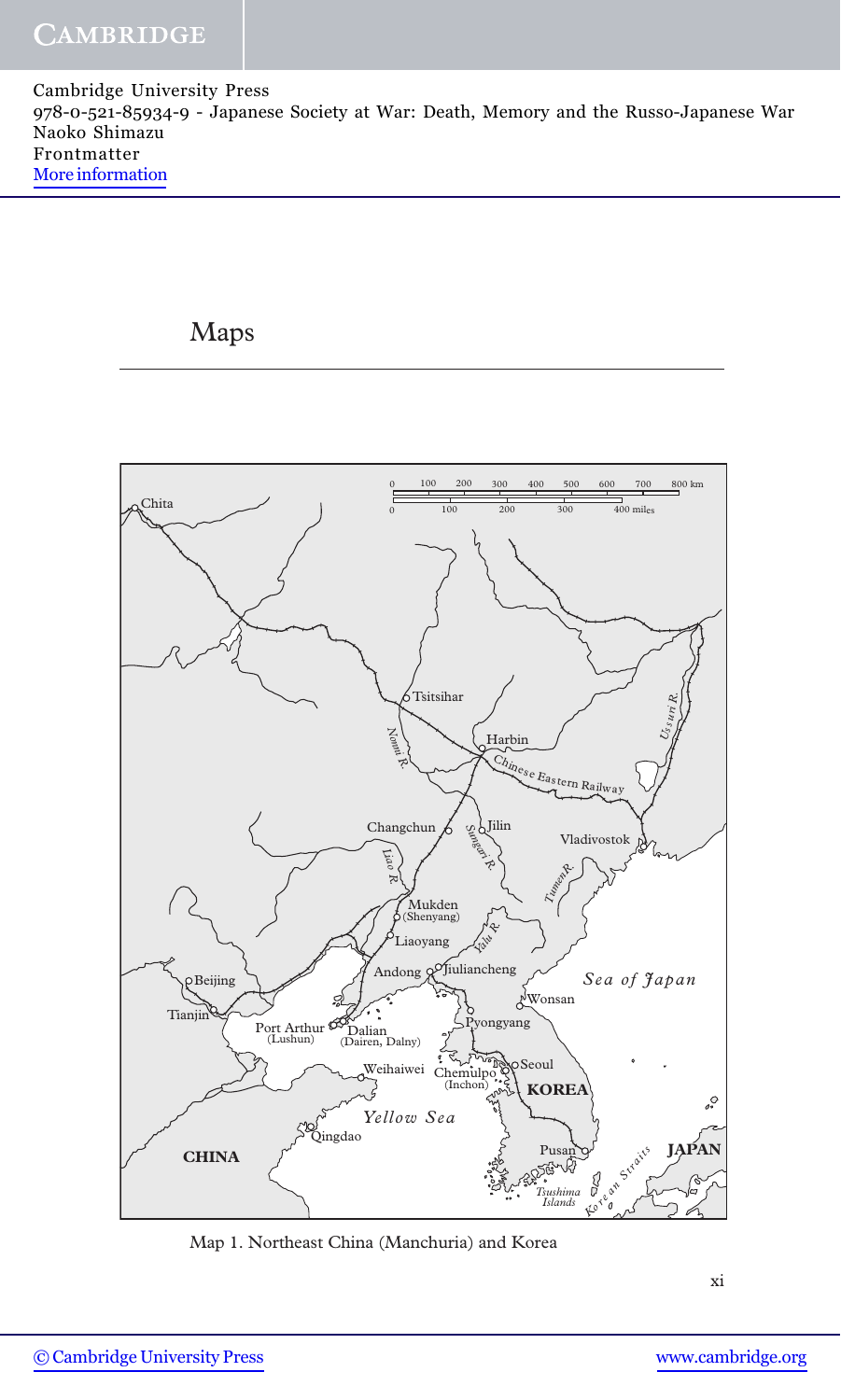

Map 2. Japanese Railway Networks in 1906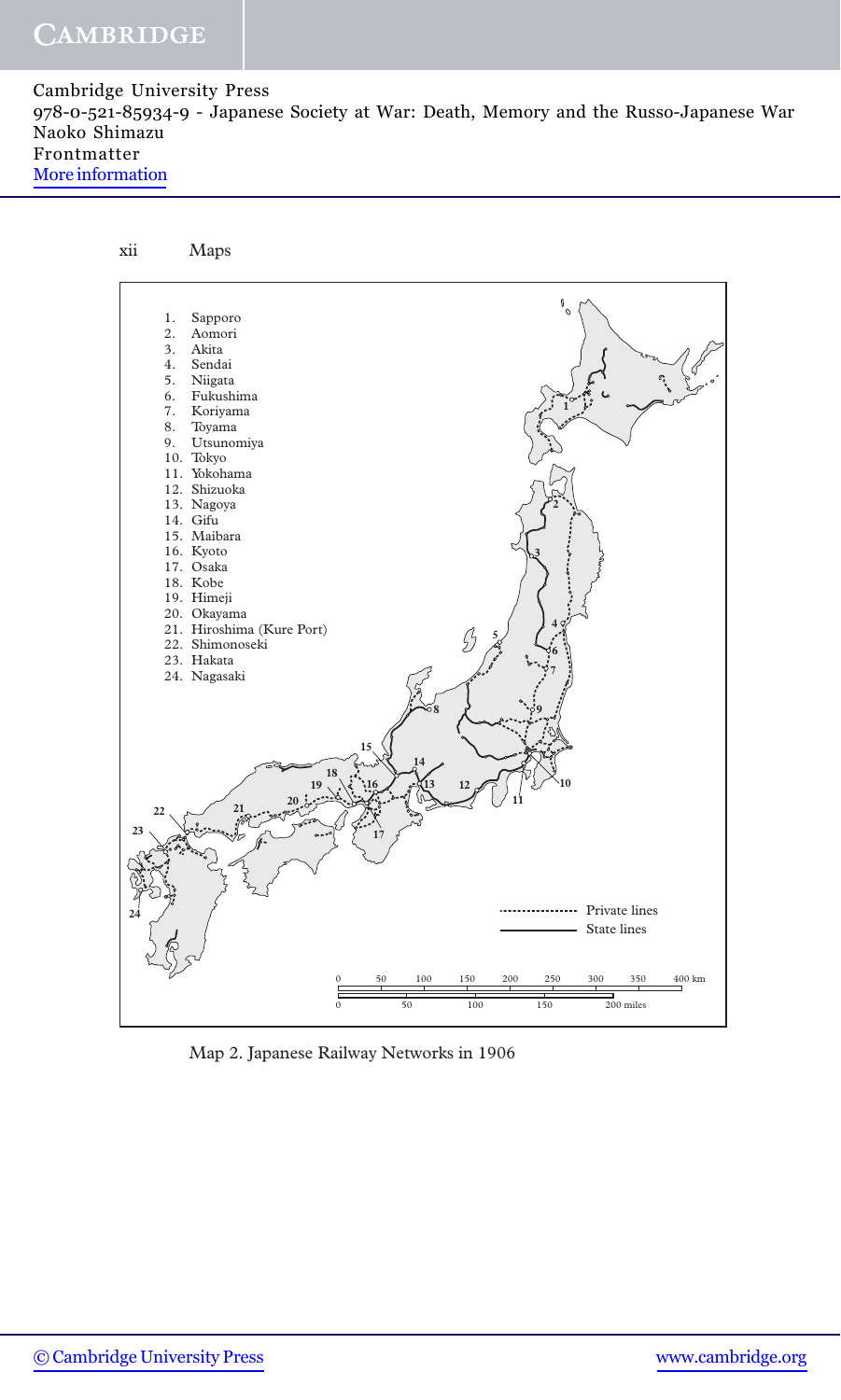## Acknowledgements

This book is the result of some ten years of work, and I have incurred an enormous debt of gratitude to many friends and colleagues, archivists and private enthusiasts of the Russo-Japanese War. First of all, I would like to thank the funding agencies for their support: the Japan Foundation and the Japan Foundation Endowment Committee for funding primary source research in Japan, the Daiwa Anglo-Japanese Foundation for sponsoring the international conference I organised in March 2004 (Re-imagining Culture in the Russo-Japanese War), and the Arts and Humanities Research Council for the Research Leave Scheme enabling me to complete the manuscript for publication. In this context, I would like to express my deep gratitude to Hirowatari Seigo for hosting me on my sabbatical leave in Autumn 1999 at the Institute of Social Science, University of Tokyo, and Nakahara Michiko, formerly of Waseda University, for hosting me as a one-year Japan Foundation Fellow in 2001–2 and, again in Autumn 2003.

This book would have never been written had it not been for the 'awakening' that I experienced since arriving at the School of History, Classics and Archaeology at Birkbeck College. Coming from largely a political and international history background, the intellectual vibrancy of research in social and cultural history undertaken by my colleagues at the School was an eye-opening experience. This book, therefore, is my attempt to learn the ropes, and to do something with it in studying a critical period of modern Japanese history. I owe my Birkbeck colleagues a collective thank you but, in particular, Joanna Bourke and David Feldman for their advice in the early years; Lucy Riall, Jan Rüger, Hilary Sapire, Sean Brady, Julian Swann and Sunil Amrith for their personal encouragement. Lucy Riall and Jan Rüger read parts of the book and offered valuable suggestions. Eric J. Leed who came to the School as a Visiting Professor in Autumn 2004 made perceptive comments on my treatment of the soldiers. Richard Evans, Mark Mazower, Emma Dench, and Ruth Watson have all subsequently left Birkbeck, but a heartfelt thanks to them for their friendship and support over the years.

xiii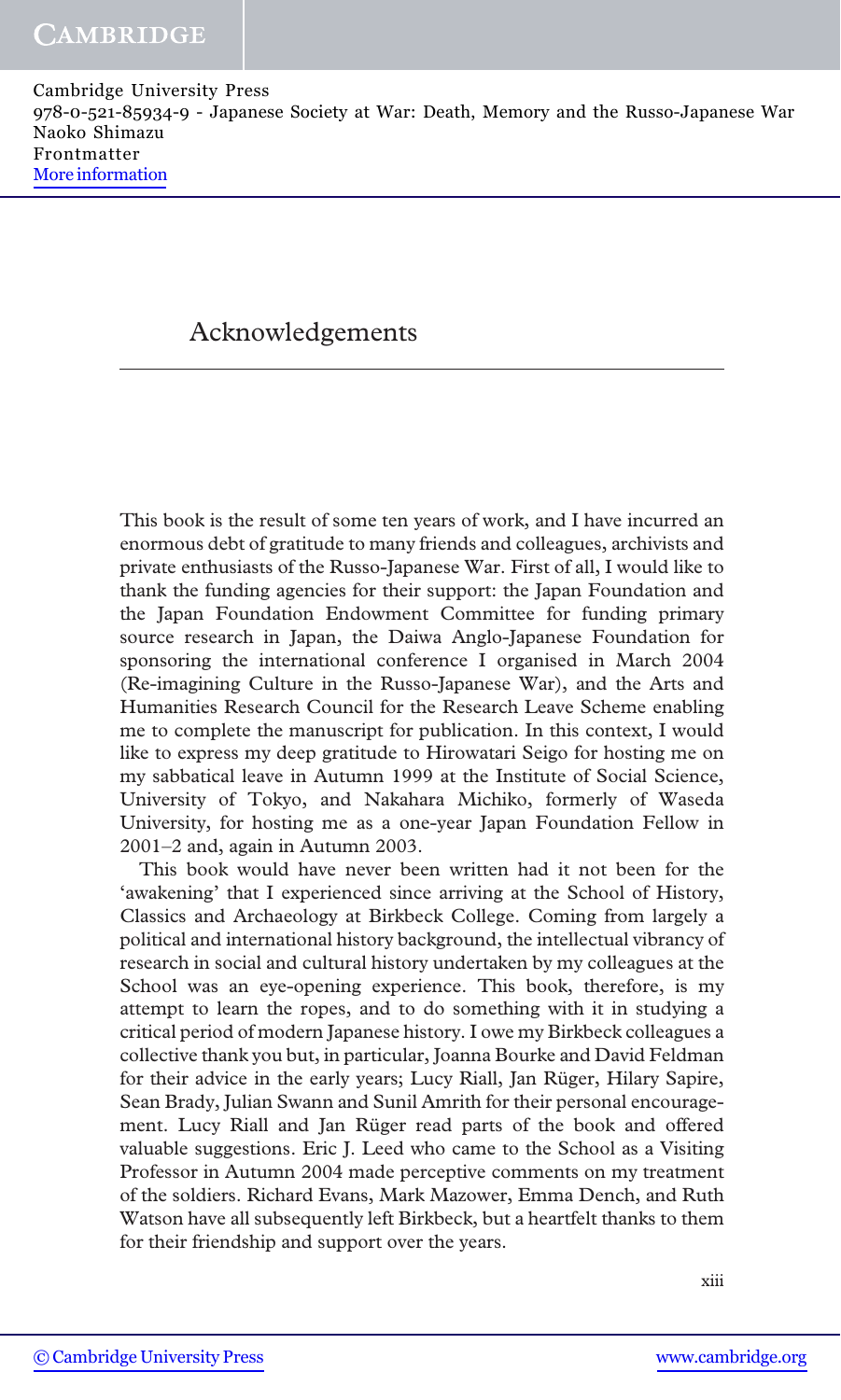#### xiv Acknowledgements

Friends and colleagues from far and wide require special mention. Erica Benner, Gotō Harumi, Yasutomi Ayumu, Dejan Djokic, Mike Schneider, Andreas Osiander, Ian Nish, Banno Junji, Watanabe Hiroshi, and Shel Garon have all been of immense support and inspiration over the years. My friendship with Kikuchi Yuko brought me closer to visual and material culture. Banno Junji has been my unofficial Japanese 'mentor' for the last two decades. I would like to make a very special mention of Stephen Large whose faith in the project, together with his continuous support and encouragement, have pushed this book through to its completion. I cannot thank him enough for his warm friendship and, above all, comradeship as a fellow historian of modern Japan.

The centenary of the war in 2004–5, and its surrounding academic festivities, have resulted in the making of new friends, especially, those working on modern Russia. In this vein, I would like to mention and thank Rosamund Bartlett who was a co-organiser of the international conference in March 2004 at Birkbeck, David Schimmelpenninck van der Oye, Dominic Lieven, John W. Steinberg, David Wolff, and Steven J. Ericson, all of whom I met in the course of centenary events.

I would like to take the opportunity to acknowledge generous assistance, especially for making available illustrations used in this book, from the following: Hirose Tomoko of Hirose Shrine, Nakazato Iichi, Ishii Hitonari at the Machida-shi jiyū minken shiryōkan, Takashimaya Department Store Archives, the Japanese Red Cross, and Hachiōji kyōdo shiryōkan. My very special thanks go to Ikuta Makoto for making available beautiful contemporary postcards from his private collection. I have also benefited from much assistance from Ikegaya Keiji of Shizuoka-ken Shita-gun Okabe-chō kyōiku iinkai, bunkazaishitsu, Waseda University Library, University of Tokyo Library as well as the Meiji shinbun zasshi bunko, Bōeishō bōeikenkyūjo toshokan, Tokyo-to kōbunshokan (Metropolitan Archives), Kokuritsu kōbunshokan (National Archives), Ryūkoku University Library (through Nagasaki Nobuko), Ehime kenritsu toshokan (including Iyoshi dankai), Diplomatic Record Office of the Japanese Foreign Ministry, Fujita Shinobu of Nogi Shrine in Tokyo, British Red Cross Archives, Imperial War Museum (London), and the Boston Museum of Fine Arts (special thanks to Anne Nishimura Morse). Many individuals have been generous in their sharing of information, and I would like to thank in particular, Rolf-Harald Wippich, Iikura Akira, Saitō Rieko, Watanabe Toshio and the late Olive Checkland.

In the preparation of this book for publication, I would like to thank Jon Wilson for his help with the illustrations. At Cambridge University Press, Michael Watson and his predecessor, Elizabeth Howard, must be thanked for their interest and patience. Last but not least, Jay Winter, the series